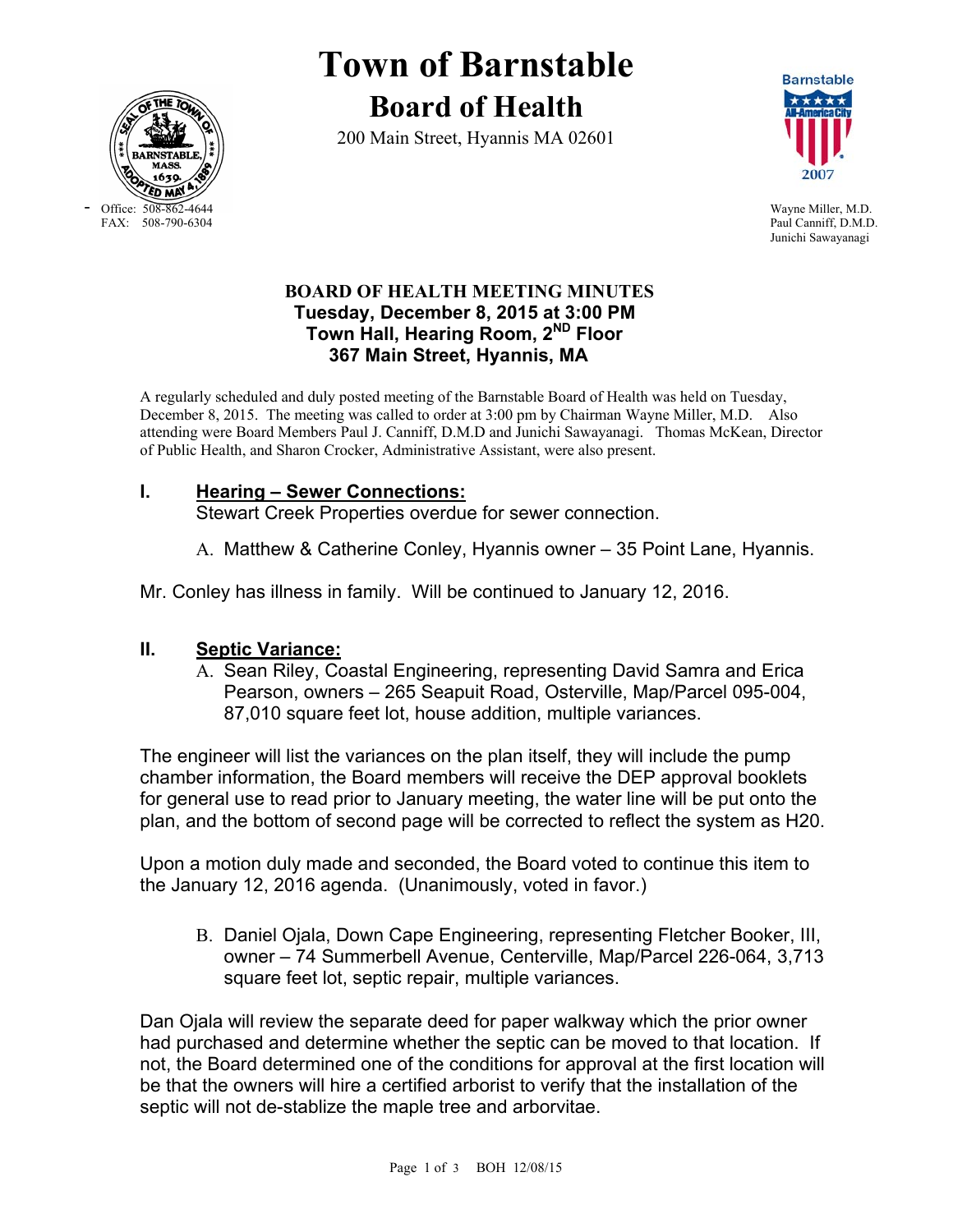Upon a motion duly made and seconded, the Board voted to continue this item to the January 12, 2016 agenda. (Unanimously, voted in favor.)

C. Daniel Ojala, Down Cape Engineering, representing Estate of David Goldman, owners - 637 & 655 Shootflying Hill Road, Centerville, Map/Parcels 193-215 and 193-216, combined lots have 2.4 acres upland (3.64 acres total), new construction, multiple variances.

Upon a motion duly made and seconded, the Board granted the approval with the following conditions: 1) the SAS will be re-located so that there is a minimum of 25 feet from the drainage and at least 90 feet away from the wetlands, 2) there will be a setback variance to the reserve area to allow the system to be 7 feet from the road, and 3) revised plans must meet approval by Mr. McKean and the staff. (Unanimously, voted in favor.)

## **III. Variance – Food:**

A. Gary Sadler, Upland Architects, Inc, representing Charles White Management, owners of 7-Eleven, 696 Yarmouth Road, Hyannis, grease trap variance, septic system.

Upon a motion duly made and seconded, the Board granted the use of a grease recovery device (GRD) with the following conditions: 1) provided the selected G.R.D. is approved in the MA State Plumbing Code, 2) they will be limited to the menu submitted 12/08/15 with the number on it as 05-01-11, and 3) the variance is issued to the lessee and is not transferable to a new owner or new business at the location. (Unanimously, voted in favor.)

B. Attorney John Kenney representing new owners, Morning Glory – 211 Route 149 Marstons Mills, toilet facility variance.

Upon a motion duly made and seconded, the Board granted the toilet facility variance with the same conditions as listed in the prior owners' variance letter revised January 28, 2014: 1) Seating: no more than five (5) seats total for dining purposes, outdoor picnic tables are not authorized, a waiting bench or an Adirondack chair may be allowed, 2) Only disposable paper plates and plastic utensils shall be utilized as there is no mechanical dishwasher on site, 3) the variance letter must be posted adjacent to food permit, and 4) variance is nontransferable to new owners or new business at this location and both the owner of the property and the owner of the business (Morning Glory) have the duty to inform any and all potential purchasers of the existence of these variances and the fact the Board has explicitly made them non-transferable to another owner. (Unanimously, voted in favor.)

## **IV. Old / New Business:**

A. Minutes.

Upon a motion duly made and seconded, the Board granted the acceptance of the Minutes of the November 10, 2015 Board meeting. (Unanimously, voted in favor.)